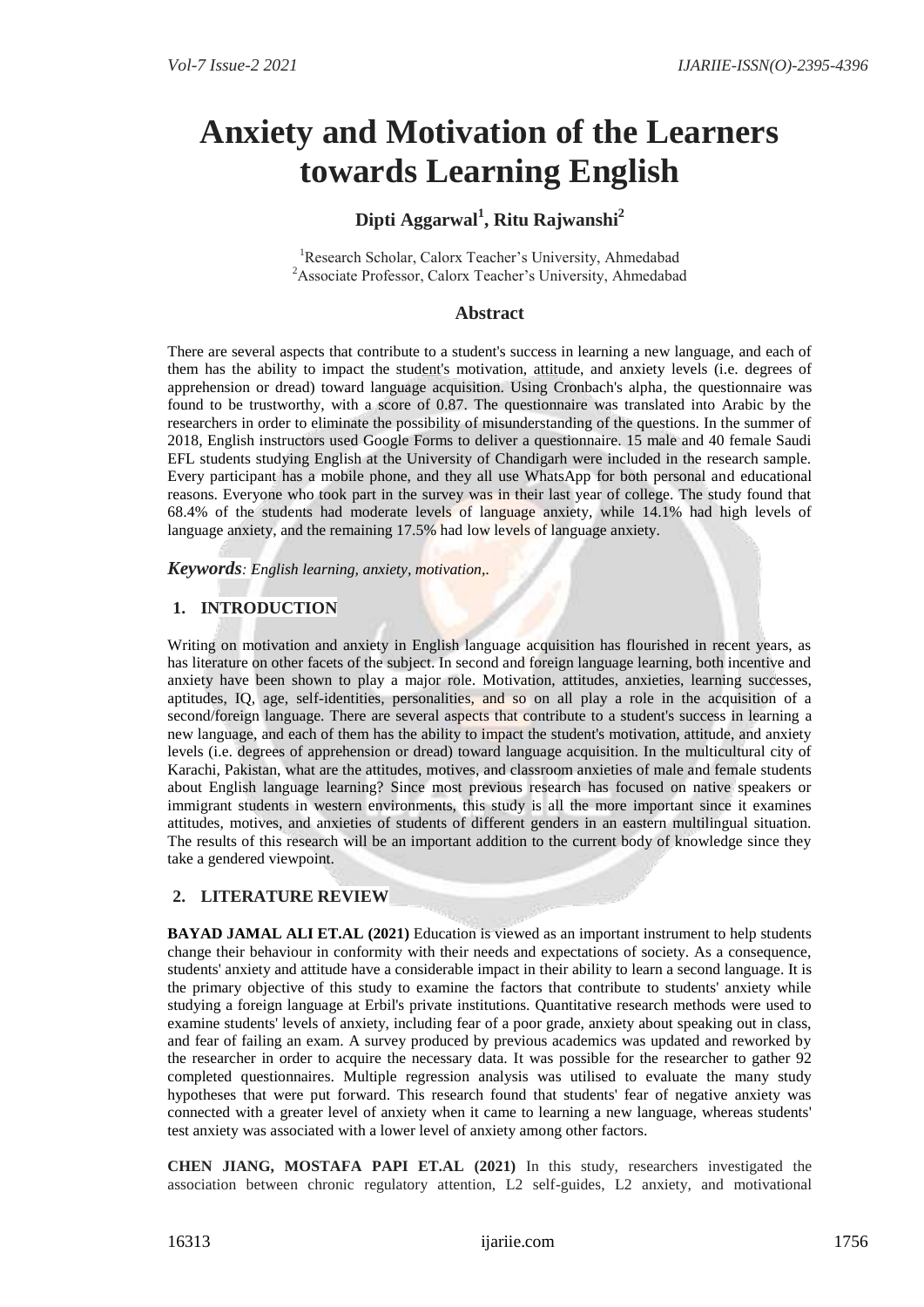behaviour. A total of 161 English language learners in a non-native language setting completed questionnaires. Researchers found that participants' L2 anxiety was highly and adversely predicted by their promotion focus (concerned with successes and achievements), whereas their prevention focus (concerned with safety and duties) had no effect on L2 anxiety. There was also a positive correlation between 'ought' L2 self/own and L2 self/other with a preventative emphasis and negative correlation with 'ideal' self/own. L2 anxiety was not linked to motivated conduct in either promotion or prevention learners. A promotion-focused approach to L2 learning and instruction may help to reduce L2 anxiety, according to the findings of this study.

**HUIZHEN WU ET.AL (2020)** In rural China, this research focused on the impact of emotional elements on the acquisition of English by LBCs in the seventh grade. The results showed a statistically significant difference between non-LBCs and LBCs in terms of language performance and motivation. A lack of parental involvement, a lack of computer literacy, and test-taking and questions-answering anxiety contributed to the LBCs' academic underperformance and poorer interest in English learning, according to follow-up interviews. For LBCs, pedagogical implications are presented on how to develop English learning motivation and increase learner autonomy and establish communication between diverse stakeholders in education.

**S. SAJNA BEEVI, ET.AL (2019)** Communication relies heavily on the use of language. It is regarded as one of the greatest achievements in human history and the most efficient means of communication. Currently, the English language plays a vital role in society and serves as a window to the rest of the world. Every country has seen a rise in demand for the English language. The ability to speak in English is a vital aspect of learning the language. Lack of self-assurance, fear, anxiousness, and uncertainty are all common experiences for anyone learning a new language. Language acquisition is profoundly affected by one's own psychological well-being. This article, 'Psychological Elements Affecting English Language Acquisition: A Neurolinguistic Perspective,' tries to highlight the relevance of factors that influence language learning. Psychological factors are the most difficult hurdles to overcome, because they influence the learner's viewpoint. The field of neurolinguistics focuses on the study of the human brain and the connections between languages. Neurolinguistic Programming (NLP) is a method of communication and personal development. It's also considered as a great way to learn a second language since it encourages students to strive for excellence in their performances. Mind methods like visualisation may be used to regulate complex moods and ideas. It helps students overcome their apprehensions regarding the material. There are several aspects that contribute to psychological problems, such as a loss of self-esteem and worry about a certain circumstance. The study's goal is to discover some viable answers to the causes and effects of Neurolinguistic Programming and assist students in overcoming their lack of self-confidence and worry about learning a language.

**PING-HUANG SHEU (2017)** For primary school kids, this research explores the link between English learning motivation, attitude, fear, and success. 269 5th graders from nine primary schools in Taoyuan, Northern Taiwan, were surveyed using a standardised questionnaire and then analysed using Pearson correlation and multiple regression. The findings of route analysis demonstrated a substantial correlation between motivation and attitude and anxiety and accomplishment, respectively. After that, educational implications for improving English learning and teaching as well as teaching ideas for future study were discussed.

# **3. METHODOLOGY**

#### **Instrument**

A closed-ended questionnaire was devised by the researchers to gather data from the sample. Forms used in survey design that study participants fill and return to the researcher are known as questionnaires (Creswell, 2012, p. 626). There were 16 questions on the survey, each on a Likert scale of 1 to 5, with 1 being "strongly disagree" and 5 being "strongly agree." The questions in the survey were divided into four main categories: English proficiency, attitudes, motivation, and anxiety. Both the instrument's validity and reliability were tested thoroughly. Applied linguistics specialists assessed the validity, then changed it, and then tested it on 10 students to make sure it was clear before giving to the students. Using Cronbach's alpha, the questionnaire was found to be trustworthy, with a score of 0.87. The questionnaire was translated into Arabic by the researchers in order to eliminate the possibility of misunderstanding of the questions. In the summer of 2018, English instructors used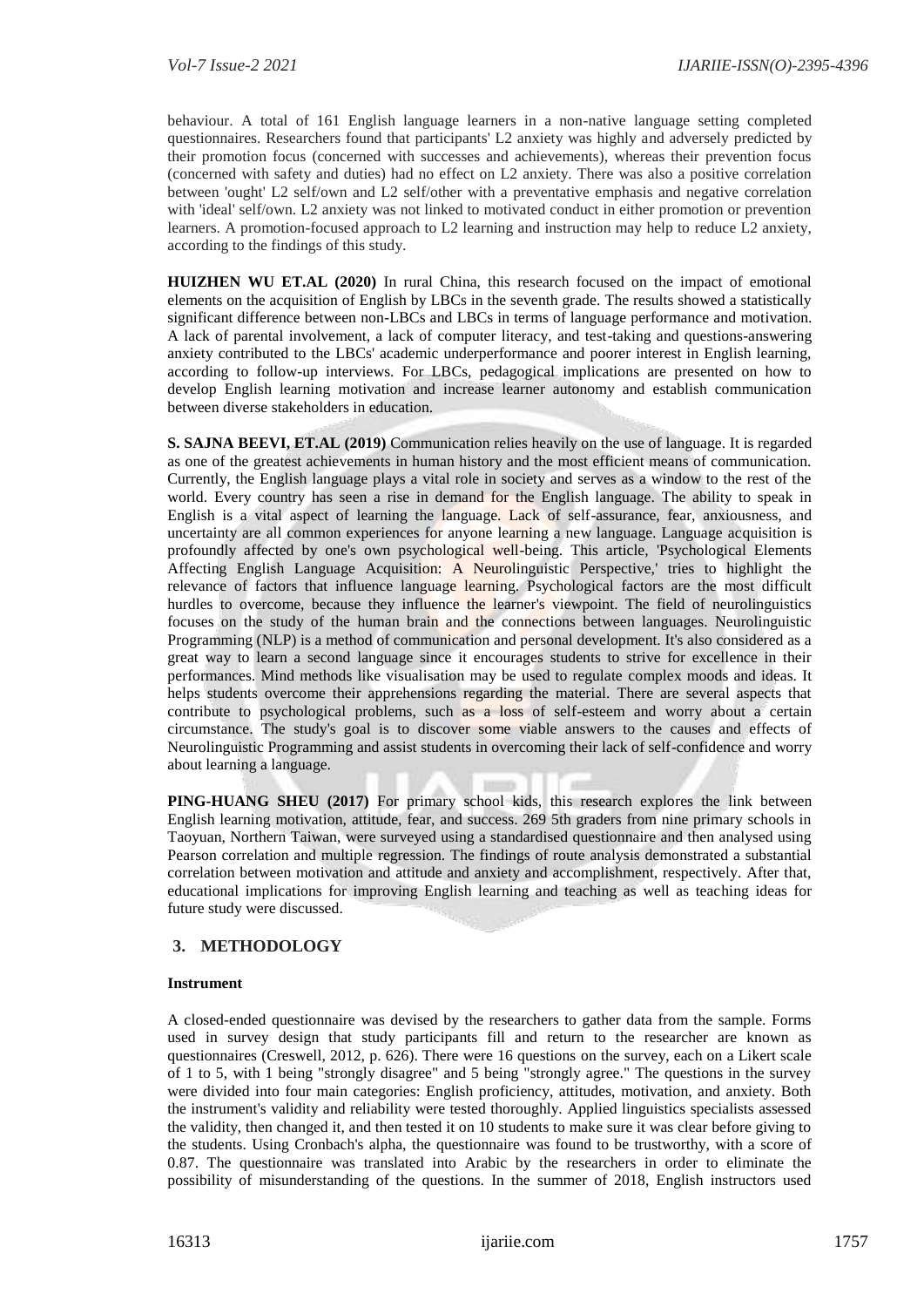Google Forms to deliver a questionnaire. A link was provided to a teachers' telegram group for English major students after authorization had been granted by the English Department Chairman.

#### **Participants**

15 male and 40 female Saudi EFL students studying English at the University of Bisha were included in the study's sample of participants. All of the participants have smartphones and use WhatsApp for both personal and educational reasons on a regular basis. Students in their last year of college made up the whole sample size. It's important to note that the English faculty members are well-versed with Blackboard, having used it for all of their blended and supported learning courses on campus. Accordingly, their opinions on e-learning are at least somewhat trustworthy. It was conducted in Chandigarh by focussing on private institutions. Students in the English Department at private institutions in Chandigarh and Erbil were the subjects of this research, which had 92 participants. Third and fourth graders made up the majority of those in attendance. The students ranged in age from 18 to 30. Gender was also considered to see whether there were any changes in the amount of anxiety experienced by different students.

### **4. DATA ANALYSIS**

#### **Description of the variables**

Data for the most important research variables are shown in Table 1. If Cronbach's alpha is more than 0.70, a scale is regarded appropriate. In the present investigation, the total Cronbach's alpha was found to be 0.87. You should keep in mind the Likert scale used in this survey varied from 1=Strongly Disapprove to 5=Strongly Agree, therefore a number over 3 denotes a good attitude and below 3 indicates a negative one.

| <b>Variable</b>                     | Item n         | Range         | <b>Mean</b> | <b>SD</b> |  |
|-------------------------------------|----------------|---------------|-------------|-----------|--|
| Overall                             | 16             | $2.17 - 4.83$ | 3.90        | 0.57      |  |
|                                     |                |               |             |           |  |
| <b>English Language</b><br>Learning | 6              | $2.17 - 2.83$ | 3.90        | 0.58      |  |
|                                     |                |               |             |           |  |
| Attitude                            | 3              | $1.33 - 3.67$ | 3.49        | 0.78      |  |
|                                     |                |               |             |           |  |
| Motivation                          | 3              | $2.00 - 5.00$ | 3.65        | 0.76      |  |
| <b>All States</b>                   |                |               |             |           |  |
| Anxiety                             | $\overline{4}$ | $2.00 - 5.00$ | 3.82        | 0.69      |  |
|                                     |                |               |             |           |  |

| Table 1 Descriptive Statistics for the Study Variables (N=55) |  |  |  |  |
|---------------------------------------------------------------|--|--|--|--|
|---------------------------------------------------------------|--|--|--|--|

On the research variables, male and female respondents differed. T-tests shown in Table 2 show that there were no significant differences between men and females in their evaluations of WhatsApp on any of the four measures. The overall scale and each of the four subscales showed the same trend. Observe that both men and females received favourable ratings on the overall scale and on all four subscales (greater than 3).

|  |  |  |  | Table 2 Differences between Male and Female on the Main Study Variables (t-test, N=55) |
|--|--|--|--|----------------------------------------------------------------------------------------|
|--|--|--|--|----------------------------------------------------------------------------------------|

| Variable      | Home   | n  | Mean | Variance |      |      |
|---------------|--------|----|------|----------|------|------|
| Overall       | Female | 40 | 3.93 | 0.77     | 0.36 | 0.72 |
|               | Male   | 15 | 3.83 | 0.92     |      |      |
| English       | Female | 40 | 3.91 | 0.31     | 0.23 | 0.82 |
| <b>Skills</b> | Male   | 15 | 3.87 | 0.39     |      |      |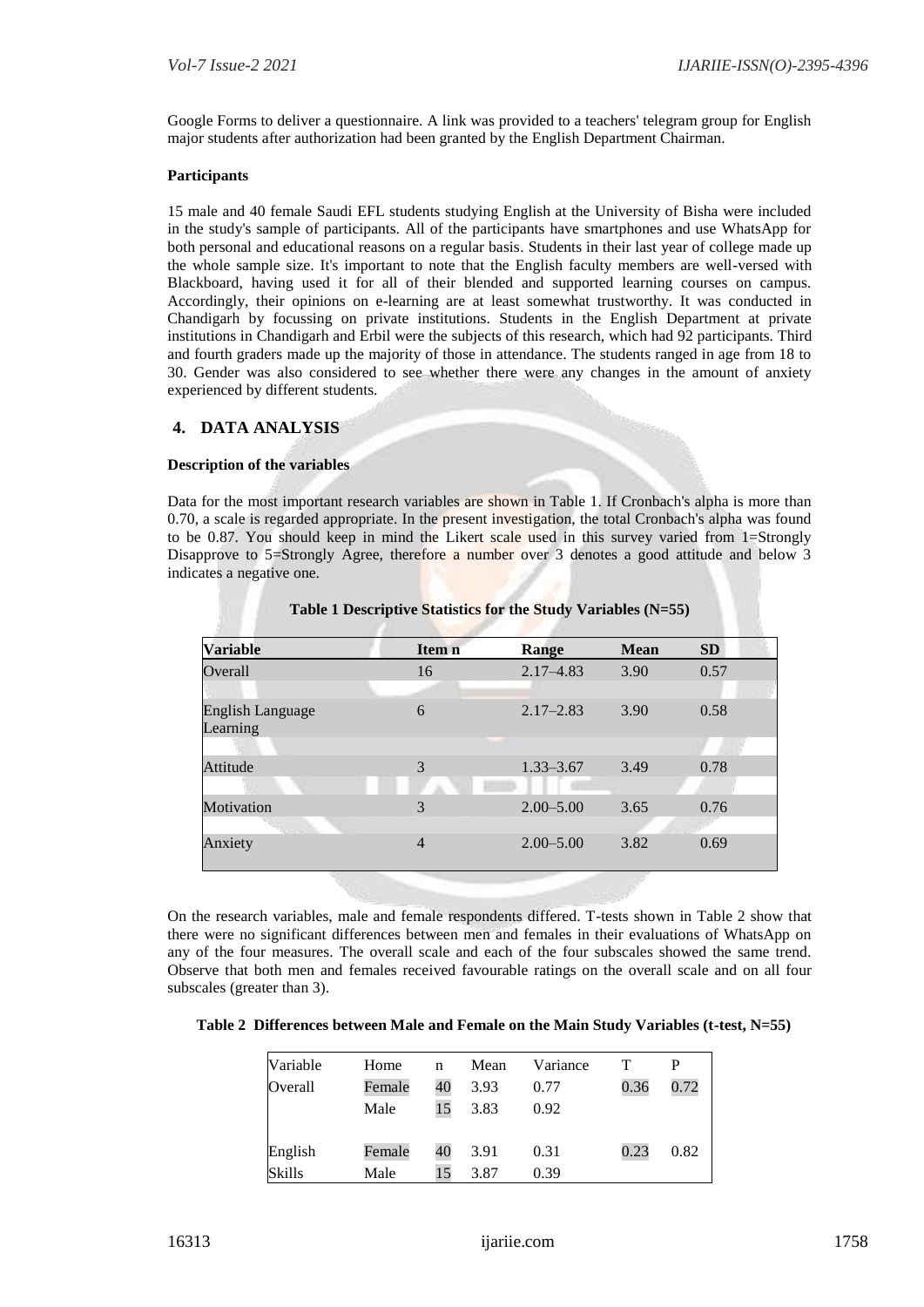| Attitude   | Female | 40 | 3.51 | 0.53 | 0.27 | 0.79 |
|------------|--------|----|------|------|------|------|
|            | Male   | 15 | 3.44 | 0.85 |      |      |
|            |        |    |      |      |      |      |
| Motivation | Female | 40 | 3.62 | 0.56 |      | 0.70 |
|            | Male   | 15 | 3.71 | 0.54 | 0.39 |      |
|            |        |    |      |      |      |      |
| Anxiety    | Female | 40 | 3.88 | 0.33 | 0.93 | 0.36 |
|            | Male   | 15 | 3.68 | 0.86 |      |      |

# **Extent of Language Anxiety of Students**

It was the goal of this research to determine the level of linguistic anxiety among students in Form 4. Following the reverse scoring of the items on the Language Anxiety Scale, students' language anxiety scores were calculated by totaling up their values. Students' scores were then classified into one of three anxiety levels: low language anxiety (LLA), moderate language anxiety (MLA), or high language anxiety (HLA) (HLA). The students with low language anxiety were those who scored more than one standard deviation below the mean (Mean =  $36.23$ , SD = 8.81). A score of one standard deviation above or below the mean indicates moderate language anxiety, whereas a score of one standard deviation above or below indicates high language anxiety. Table 3 shows that, based on these three ranges of results, 17.5% of students were in the LLA level, 68.4% in the MLA level, and the remaining 14.1% in the HLA level.

# **Table 3 Distribution of Students According to Level of Language Anxiety**

| <b>Anxiety Level</b>         | <b>Range of Scores</b> | <b>Percentage</b> |
|------------------------------|------------------------|-------------------|
| Low Language Anxiety         | 16-27                  |                   |
| Moderate Language Anxiety    | 28-45                  | 68.4              |
| <b>High Language Anxiety</b> | 46-60                  | 14.1              |

# **5. CONCLUSION**

This shows that EFL students believe WhatsApp is a useful tool for learning a new language. As a result of the students' overwhelmingly favourable opinions of mobile learning, the researchers urge that English language instructors use it in their own classrooms. Results suggest that 68.4% of students had moderate worry about learning a new language, while 14.1% had severe anxiety, and the remaining 17.5% had low language anxiety. There was no discernible difference in linguistic anxiety between men and women. Girls, on the other hand, were more concerned about 'volunteering answers','speaking in English', and 'fearing being laughed at' than guys. LLA students, on the whole, devote more time and effort to developing their listening, reading, speaking, and writing abilities than other students. Students at HLA reported feeling apprehensive in English lessons, which is in line with the results of the Language Anxiety Scale.

# **6. REFERENCE**

- 1. Bayad Jamal Ali et.al "Anxiety and Foreign Language Learning: Analysis of students' anxiety towards Foreign language learning" Vol-6, Issue-3; May-Jun, 2021
- 2. Huizhen Wu et.al "English Learning Motivation and Anxiety Regarding the Left-Behind Children in Rural China" Porta Linguarum 33, enero 2020
- 3. Ping-Huang Sheu **"**Examining the Relationship of Motivation, Attitude, Anxiety and Achievement in English Learning among Elementary School Students in Taiwan" December 2017, Vol. 5, No. 2, pp. 174-184
- 4. Chen Jiang,Mostafa Papi "The motivation-anxiety interface in language learning: A regulatory focus perspective"ttps://doi.org/10.1111/ijal.12375